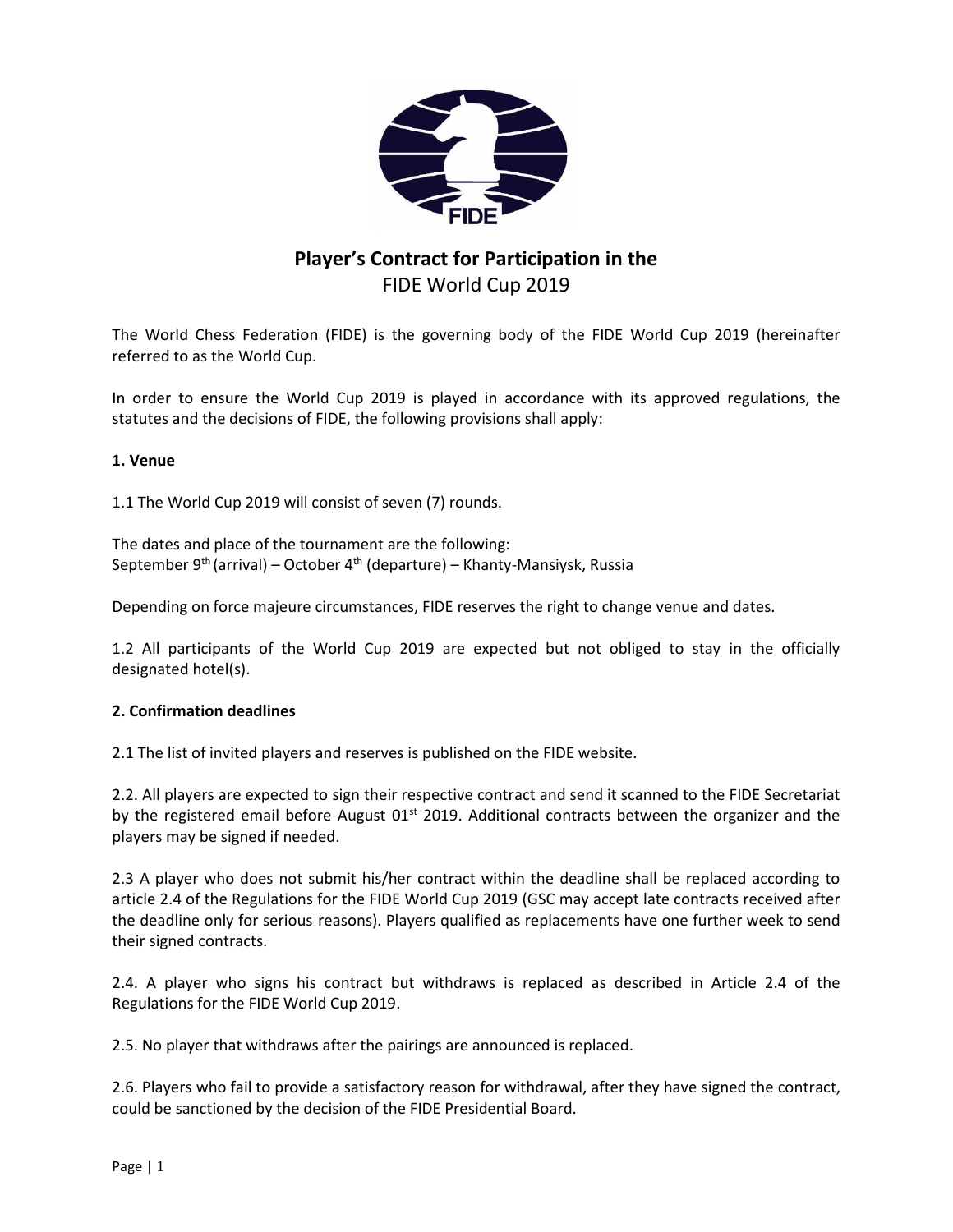### **3. The Player's Obligations**

3.1 By signing this contract, the player commits himself to completing the World Cup 2019 in accordance with the Regulations for the World Cup 2019, the decisions of the FIDE General Assembly, FIDE Presidential Board and FIDE President, FIDE Code of Ethics, FIDE Anti-Doping Disciplinary Regulations, FIDE Anti-Сheating Guidelines, FIDE Statutes, FIDE Laws of Chess which form an integral part of this contract, except in the case of illness evidenced by a medical certificate or other reasons which are recognized valid by the decision of FIDE GSC. FIDE is entitled to require independent verification of any medical reason given for non-participation or withdrawal.

3.2 By signing this contract, the player agrees not to compete in any cycle, tournament or match outside of FIDE, with the purpose of establishing a World Chess Champion, for a period of 4 (four) years from the end of the World Cup 2019.

3.3 FIDE, in accordance with the World Cup 2019 Regulations, reserves the right to penalize any player who, after signing this contract, fails to complete the World Cup 2019 without a valid reason.

3.4 During the World Cup 2019 the players are obliged to attend press-conferences, give interviews and make public appearances, respecting the dress code as described in the Regulations for the FIDE World Cup 2019. Any breach can result in fines according to the Regulations for the FIDE World Cup 2019.

3.5 The players are required to appear punctually for the beginning of each game.

3.6 The players are required to attend the Technical Meeting, Opening Ceremony or any official reception specifically approved by the FIDE GSC and/or Organizers. The participants of the round 7 matches are obliged to attend the closing ceremony.

3.7 The players are not permitted to bring into the playing area any telephone, technical and other equipment extraneous to play, which may in any way disturb or upset the opponent. The Chief Arbiter shall decide what constitutes extraneous equipment liable to offend the opponent.

3.8 The player accepts that the arbiters may carry out any inspection or security checks at any time just before the start of the game, during the game or immediately after the game to ensure that no electronic or other equipment has been brought into the playing hall by the players.

3.9 During the playing session, a player may leave the playing area only with the permission of the Chief Arbiter and only if he/she is accompanied by one of the arbiters.

3.10 Every player should purchase a suitable travel/health insurance policy for the duration of the World Cup 2019. Neither FIDE nor Organizers bears liability to cover any related costs.

3.11. Every player shall provide up-to-date and complete bank details as per Annex I hereto according to the relevant instructions.

3.12. The dress code is strictly observed:

3.12.1. Dress code for men: neat shirt and formal suit.

3.12.2. Dress code for women: neat shirt/blouse and formal suit (with slacks or skirt) or dress.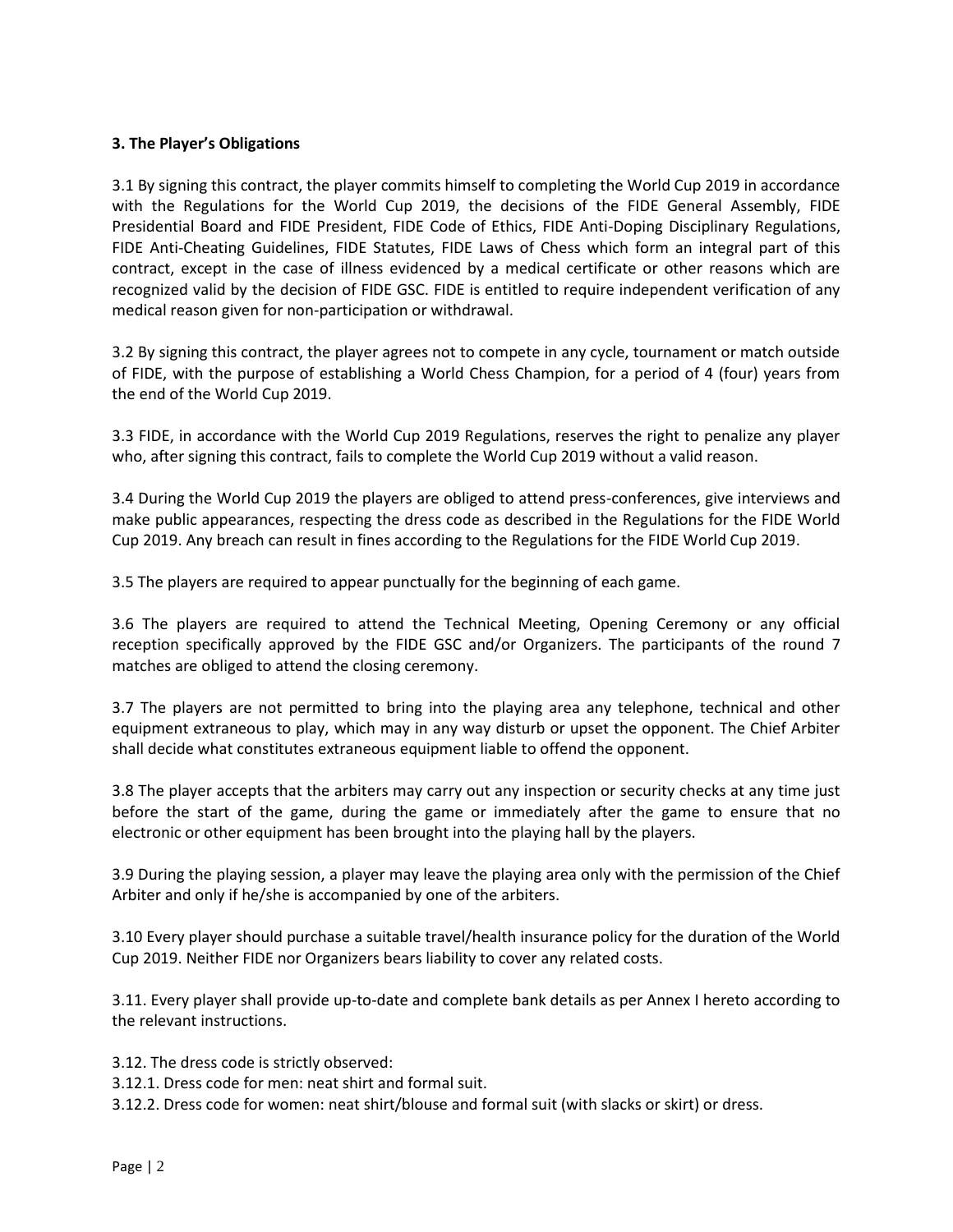3.12.3. No players with t-shirts, jeans, shorts, sneakers, baseball caps or inappropriate dress are allowed in a playing area. Any requests to wear national or traditional dress must be approved by GSC.

3.13. The game score sheets are the property of FIDE. At the end of each standard game the players' original scoresheets are to be given to the Chief Arbiter, who shall forward them to FIDE. Refusal of either player to sign the scoresheets shall be penalized according to Article 12.9 of the Laws of Chess. After the players have signed the scoresheets, the Arbiter countersigns to confirm the results.

# **4. Financial conditions**

4.1 The total prize fund amounts to 1 600 000 US dollars. The amount is net and cleared of any local taxes.

| <b>Round</b> | <b>Number of Players</b> | <b>Prize</b> | <b>Sum of Prizes per</b> |
|--------------|--------------------------|--------------|--------------------------|
|              |                          |              | <b>Round</b>             |
| Round 1      | 64                       | 6,000        | 384,000                  |
| Round 2      | 32                       | 10,000       | 320,000                  |
| Round 3      | 16                       | 16,000       | 256,000                  |
| Round 4      | 8                        | 25,000       | 200,000                  |
| Round 5      | 4                        | 35,000       | 140,000                  |
| 4th place    |                          | 50,000       | 50,000                   |
| 3rd place    |                          | 60,000       | 60,000                   |
| Runner-up    |                          | 80,000       | 80,000                   |
| Winner       |                          | 110,000      | 110,000                  |
| <b>TOTAL</b> | 128                      |              | 1,600,000                |

4.2 The regular prizes shall be allocated as follows (in US dollars):

4.2 The prize money are paid by direct banker's order drawn in USD. Within fourteen (14) working days after completion of the event and reception of player's bank details, FIDE transfers players' prize money to his bank account. The player is obliged to provide FIDE and Organizers with his or her bank account's details for the purpose of obtaining prize money along with the sending of the signed Contract.

4.3 FIDE is not responsible for any national local tax deducted from the prize money.

# **5. Arbitration**

5.1 Any dispute arising from or related to the present contract must be submitted in writing to the Presidential Board, which will decide on the matter. In case an acceptable solution is not found, each party may submit the case to the Court of Arbitration for Sport (CAS) in Lausanne, Switzerland, which will resolve the case definitively in accordance with Swiss Law. The court proceedings shall take place in English.

5.2. In all matters not regulated by the present Contract parties shall be guided by the Regulations for the FIDE World Cup 2019.

**\* \* \* \* \* \* \* \* \* \* \* \***